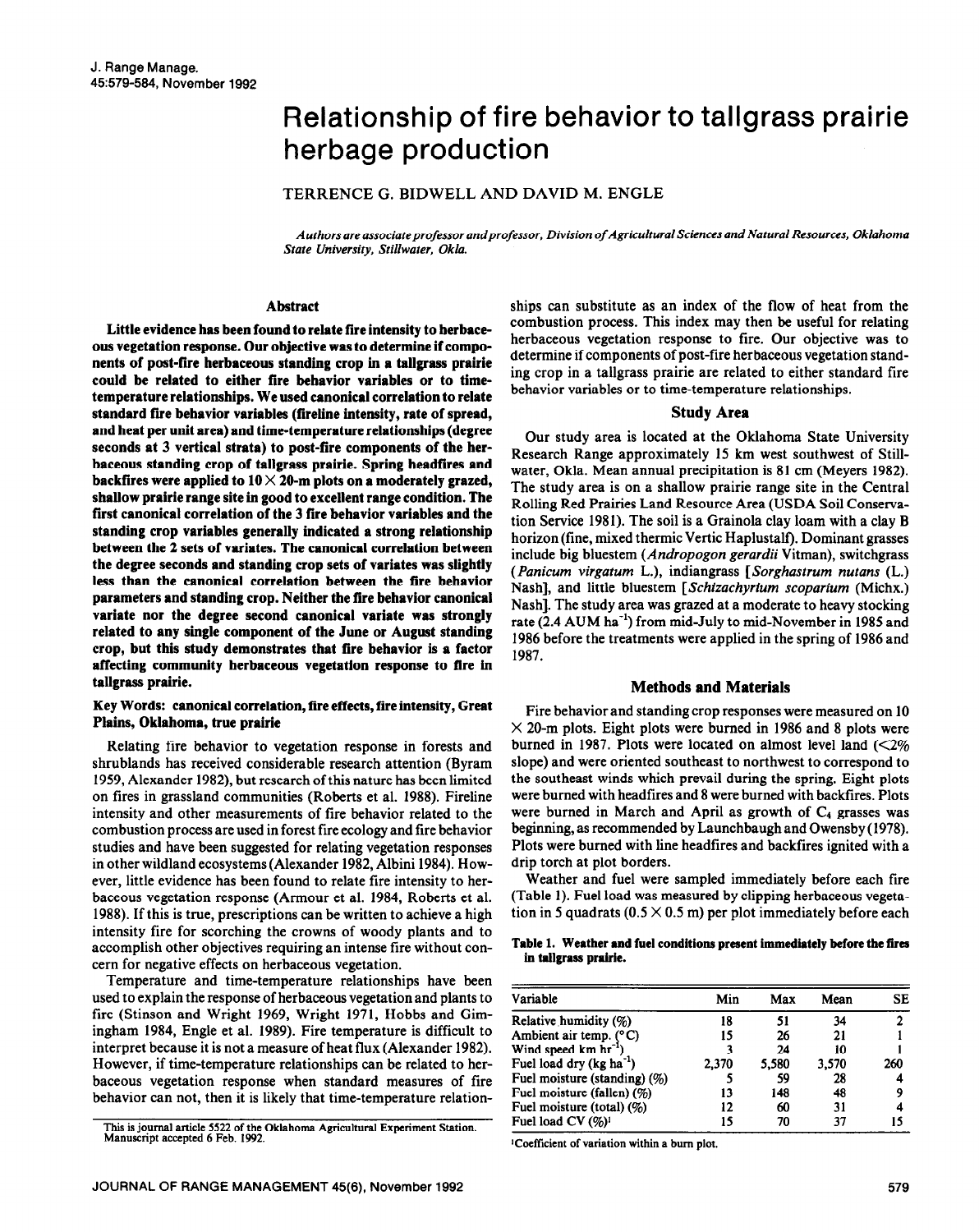| Variable                                            | Code        | Min   | Max    | Mean   | SE    |
|-----------------------------------------------------|-------------|-------|--------|--------|-------|
| Fire behavior                                       |             |       |        |        |       |
| Fireline intensity $(kW m-1)$                       | BFI         | 31    | 2,778  | 543    | 235   |
| Rate of spread $(m \text{ min}^{-1})$               | <b>ROS</b>  |       | 35     | 6      |       |
| Heat per unit area $(kJ \, m^2)$                    | HA          | 3,619 | 8,593  | 5,750  | 12    |
| Degree seconds                                      |             |       |        |        |       |
| Degree seconds $0 \text{ cm } (^{\circ}C \times S)$ | DS0         | 110   | 44,765 | 10,711 | 1,870 |
| Degree seconds $30 \text{ cm}$ (°C $\times$ S)      | <b>DS30</b> | 207   | 26,851 | 8.511  | 925   |
| Degree seconds 60 cm $(^{\circ}$ C $\times$ S)      | DS60        | 63    | 10,183 | 4,446  | 464   |

Table 2. Fire behavior and degree sounds variables used in canonical variates to relate to herbage production in tallgrass prairie in north central **Oklahoma, 1986 and 1987.** 

fire. Clipped herbage was separated into standing and fallen (litter and mulch) and weighed immediately in the field. Fuel moisture, expressed on a dry weight basis, was determined after samples were oven dried at 70' C for 72 hours. Weather variables measured using a belt weather kit included ambient air temperature, relative humidity, and wind speed at 2 m above the soil surface.

Standard parameters of fire behavior used as independent variables included rate of spread, Byram's fireline intensity (Byram 1959), and heat per unit area (Table 2). Byram's fireline intensity is the product of the fuel low heat of combustion  $(kJ kg<sup>-1</sup>)$ , the weight of the fuel consumed per unit area  $(\text{kg m}^{-2})$ , and rate of spread (m)  $s^{-1}$ ). Low heat of combustion was determined by bomb calorimetry for the total fuel sample (standing and fallen). Rate of spread was measured with a stopwatch and photographically in a manner similar to that of Britton et al. (1977). Heat yield was determined by bomb calorimetry for the total fuel sample (standing and fallen). Heat per unit area  $(kJ/m^2)$  is 60 times the quotient of Byram's fireline intensity and rate of spread (Rothermel and Deeming 1980). Because of mid-fire changes in wind direction, rate of spread was not measured on 4 plots. This resulted in Byram's fireline intensity and heat per unit area estimates on 12 (5 headfires and 7 backfires) rather than 16 plots.

Time-temperature relationships were determined from tire temperatures measured at 2-second intervals using high-temperature, chromel-alumel thermocouples at 3 stations per plot and at 3 heights relative to the soil surface (0 cm = soil surface; 30 cm = top of herbaceous canopy; 60 cm  $=$  above the herbaceous canopy). The thermocouple wire was 24 AWG with thermojunctions approximately 6-mm long and l-mm in diameter and with 5- to 7-m leads overbraided with high temperature ceramic fiber insulation. An electronic data logger (Campbell Scientific model 21X with multiplexer) with tape data storage was used to record time-temperature data. Traces of time-temperature that were recorded for each thermocouple allowed estimates of degree sounds above ambient temperature as described by Potter et al. (1983). Several other parameters are also available from these fire temperature traces, including the maximum fire temperatures and residence time (Rothermel and Deeming 1980). Of these, we chose to relate degree sounds to vegetation response because degree seconds has been suggested to relate to fire intensity (Albini 1976, Trollope 1984) and to fire effects on herbaceous plants (Wright 1971). A program in Turbo Pascal for IBM compatible microcomputers was used to generate the time-temperature parameter from the thermocouple data. A discrete summation algorithm was used to arrive at an estimate of degree sounds, which is the area above ambient temperature and under the time-temperature curve (Engle et al. 1989).

Herbage standing crop was measured the year following the burn by clipping five  $0.5 \times 0.5$ -m quadrats per plot in early July and August as previously reported by Bidwell et al. (1990). Clipped samples were separated by hand into 5 categories: (1) tallgrasses including big bluestem, indiangrass, and switchgrass; (2) little bluestem; (3) other perennial grasses and grass-like plants, primarily tall dropseed (Sporobolus asper (Michx.) Kunth.), silver bluestem *(Bothriochloa sacchuroides (SW.)* Rydb.), scribner panicum *(Panicum oligosanthes* Schultes), fall witchgrass *(Leptoloma cognatum)* Schult.), rattail grass *(Manisuris cylindrica* (Michx.) Ktze.), sedges (Cyperur spp.), *(Carex* spp.), rushes **(Juncus);** *(4)*  forbs, primarily common broomweed *(Xanthocephalum dracunculoides* (DC.) Shinners), trailing ratany *(Krameria secundiflora*  DC.)., western ragweed *(Ambrosia psilostachya* DC.), yarrow *(Achilles lanulosa* Nutt.), purple prairie clover *(Petulostemum purpureum* (Vent.) Rydberg), scurfpea *(Psorulea simplex* (Nutt.) T. & G.), wild indigo *(Baptisiu australis* (L.) R., Br.); and (5) total herbaceous standing crop. We selected these 5 vegetation categories because of their relative importance as forage and cover sources for both cattle and wildlife, or because of their expected response to fire.

We expected burning date to have an effect on the relative responses of these categories as demonstrated in Kansas tallgrass prairie (Towne and Owensby 1984), but no category of standing crop differed ( $P > 0.05$ ) with respect to burning date (Bidwell et al. 1990). Therefore, we assumed fire effects to be a function of fire behavior, and we did not use burning date as a variable in the analysis. Other independent variables, including fire type (Bidwell et al. 1990), weather conditions, fuel loading, variation in fuel loading, fuel moisture, and burn year, were also not included in the analysis. Although these variables significantly affected vegetation response as determined by multiple regression analysis (SAS Institute Inc. 1988), including them was not germane to the study objectives of relating fire behavior and time-temperature relationships to herbaceous vegetation production.

The relationships between herbaceous production the growing season following burning (Table 3) and fire behavior and time-

**Table 3. Standing crop of tallgrass prairie vegetation the growing season following spring fire io north central Oklahoma, 1986 end 1987.** 

| Variable                    | Min   | Max   | Mean    | <b>SE</b> |
|-----------------------------|-------|-------|---------|-----------|
|                             |       |       | (kg/ha) |           |
| Tallgrasses, June           | 260   | 1.020 | 640     | 50        |
| Tallgrasses, August         | 880   | 2,570 | 1.690   | 130       |
| Little bluestem. June       | 150   | 740   | 370     | 50        |
| Little bluestem, August     | 300   | 1.620 | 760     | 90        |
| Other grasses, June         | 700   | 1.620 | 1.090   | 60        |
| Other grasses, August       | 1,580 | 3.960 | 2.280   | 150       |
| Forbs, June                 | 140   | 730   | 320     | 40        |
| Forbs, August               | 150   | 580   | 320     | 30        |
| Total standing crop, June   | 1.700 | 3.580 | 2.530   | 140       |
| Total standing crop, August | 4,170 | 6,890 | 5,100   | 190       |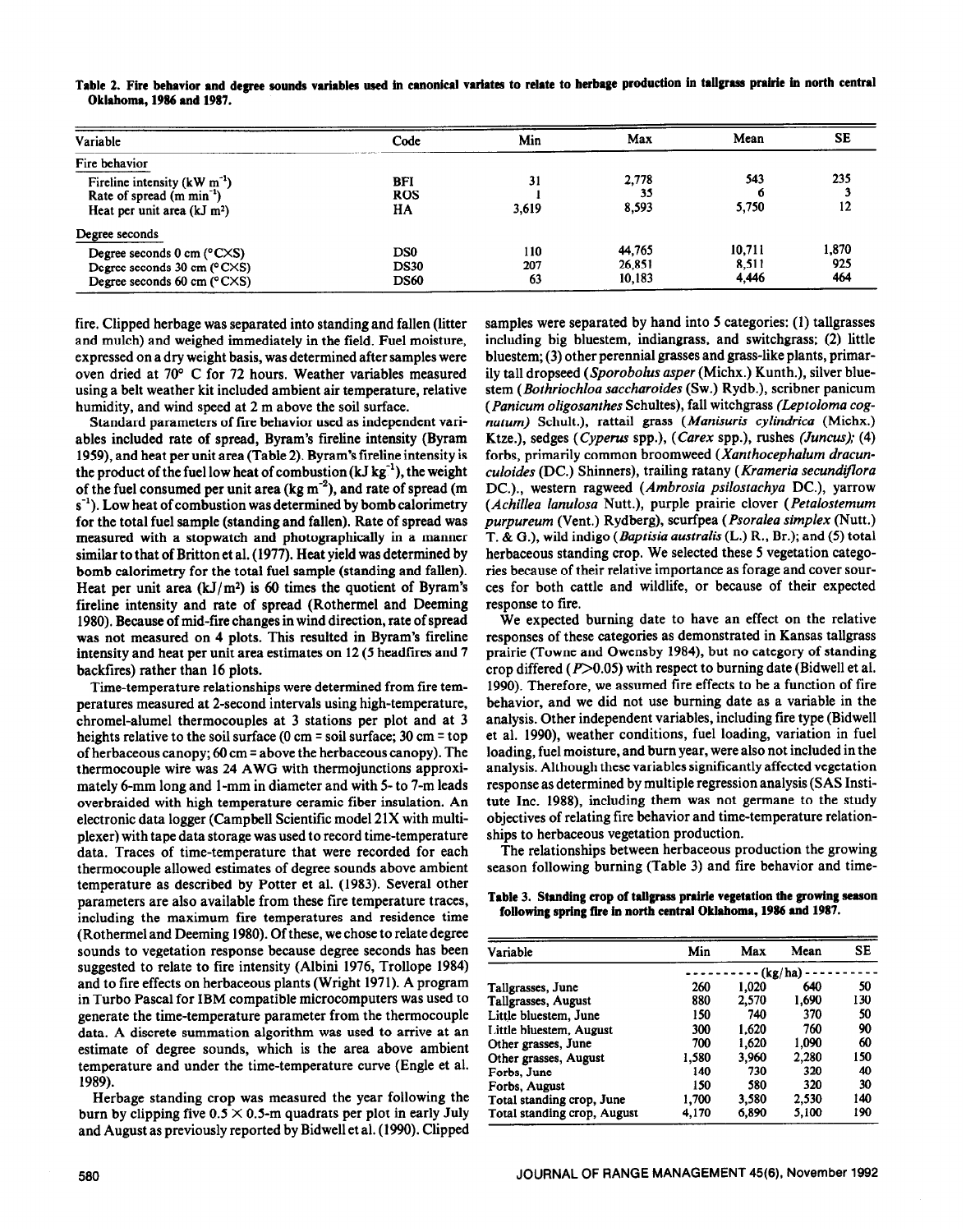Table 4. Standardized canonical coefficients for the first canonical correlation between fire behavior variables and standing crop, and the canonical **correlationl.** 

|                                   | Fire behavior variables |           |           |           | Standing crop variables |           |        | Canonical   |                  |
|-----------------------------------|-------------------------|-----------|-----------|-----------|-------------------------|-----------|--------|-------------|------------------|
| <b>ROS</b>                        | <b>BFI</b>              | HA        | TG        | LB        | OG                      | Forbs     | Total  | correlation | P>F <sup>2</sup> |
| June standing crop<br>$-2.8956$   | 2.2441                  | $-1.0119$ | 0.1793    | 0.6190    | $-0.5626$               | 0.2609    | 0.7647 | 0.88        | 0.75             |
| August standing crop<br>$-5.4609$ | 4.8306                  | $-0.6438$ | $-4.5447$ | $-1.6093$ | $-6.3127$               | $-0.4380$ | 8.4112 | 0.93        | 0.07             |

<sup>1</sup> Fire behavior variables: ROS = Rate of spread, BFI = fireline intensity, HA = Heat per unit area. Standing crop variables: TG = tallgrasses, LB = little bluestem, OG = other grasses. **2Signiticance of the canonical correlations according to the** likelihood ratio test.

temperature relationships were analyzed by canonical correlation (SAS Institute Inc. 1988). Canonical correlation analysis is a procedure that can be used for simultaneously analyzing a mixture of species variables and environmental variables (Ludwig and Reynolds 1988). This is a multivariate procedure that uses linear canonical equations with multiple dependent and independent variables in contrast to multiple linear regression that uses multiple independent variables. The procedure finds a linear combination from each set of variables, such that the correlation between each set is maximized. The procedure then finds a second set of canonical variables, uncorrelated with the first pair, that produces the second highest correlation coefficient. The process continues until the number of pairs of canonical variables equals the number of variables in the smaller group of original variables (SAS Institute Inc. 1988).

The results of the first canonical correlation are presented. Additional canonical correlations added little interpretive power. Correlations between the canonical variables and the original variables are presented to aid in interpreting these relationships. Plots of the 2 sets of canonical variables of the first canonical correlation were used to aid in interpreting the canonical correlations and the correlation coefficients (Johnson and Wichern 1988:455). Selected original variable sets (i.e., components of the standing crop and degree seconds variables) were regressed to illustrate the relationships suggested by the canonical correlation.

# **Results and Discussion**

# **Fire Behavior**

Armour et al. (1984) and Roberts et al. (1988) found little evidence that fire intensity affects herbaceous vegetation, but we found a strong relationship between fire behavior and components of herbaceous vegetation standing crop in this tallgrass prairie. The first canonical correlation indicates a strong relationship between the 2 sets of canonical variates composed of the standard fire behavior variables and the standing crop variables although the canonical correlation for the June data is not significantly different from zero (Table 4). The canonical coefficients for the fire behavior variables differ somewhat in relative size between the June and August standing crop models, but the signs of the coefficients are consistent. In general, the fire behavior variables correlated well with all the canonical variates, except for the heat per unit area variable, which was poorly correlated with the variate pairs for the August standing crop (Table 5).

The first pair of canonical variates for the June and August standing crop data indicate a close relationship between the fire behavior and standing crop variates (Fig. 1). We interpret the fire behavior variate as representing overall fire intensity in which fire intensity decreases with increasing values of the variate. The fire with the lowest fire behavior and standing crop set of variate coordinates had the greatest fireline intensity,  $2,778 \text{ kW m}^{-1}$ . The standing crop variate generally increased as the fire behavior variate increased numerically (i.e., decreased in intensity) (Fig. 1). The relationship between August standing crop and fire behavior appears to be best explained by the variation in little bluestem standing crop.

August little bluestem standing crop was most highly correlated with the fire behavior variate (0.62) (Table 5). A scatter plot (not shown) revealed that August little bluestem standing crop increases as fire behavior decreases (i.e., increasing values of the fire behavior variate). August little bluestem is also best correlated with the canonical variates for August standing crop (0.66) (Table 5). In nearby tallgrass prairies, little bluestem was reduced by high intensity late-summer fires, but total standing crop was not reduced (Ewing and Engle 1988).

## **Degree Seconds**

Scatterplots of the first pair of canonical variates for the June and August standing crop data indicate a relationship exists between the 2 sets of variables (Fig. 2). Noticeable in the scatterplots is the absence of the outlier observation that occurred in the fire behavior models. The canonical correlations are about as high

Table 5. Correlations between the original fire behavior variables and standing crop variables and the canonical variates of the first canonical correlation.<sup>1</sup>

|                         | Canonical variates for June |               | Canonical variates for August |               |  |
|-------------------------|-----------------------------|---------------|-------------------------------|---------------|--|
|                         | Fire behavior               | Standing crop | Fire behavior                 | Standing crop |  |
| Fire behavior variables |                             |               |                               |               |  |
| <b>ROS</b>              | $-0.6586$                   | $-0.5811$     | $-0.7089$                     | $-0.6617$     |  |
| <b>BFI</b>              | 0.6975                      | $-0.6154$     | $-0.5808$                     | $-0.5421$     |  |
| НA                      | $-0.6506$                   | $-0.5740$     | 0.1023                        | 0.0955        |  |
| Standing crop variables |                             |               |                               |               |  |
| Tallgrasses             | 0.1256                      | 0.1423        | 0.2264                        | 0.2425        |  |
| Little bluestem         | 0.5951                      | 0.6745        | 0.6200                        | 0.6642        |  |
| Other grasses           | 0.1730                      | 0.1960        | $-0.1854$                     | $-0.1986$     |  |
| Forbs                   | 0.4025                      | 0.4561        | $-0.1713$                     | $-0.1836$     |  |
| Total                   | 0.6325                      | 0.7169        | 0.2039                        | 0.2184        |  |

*IVariable names are given in Table 4.*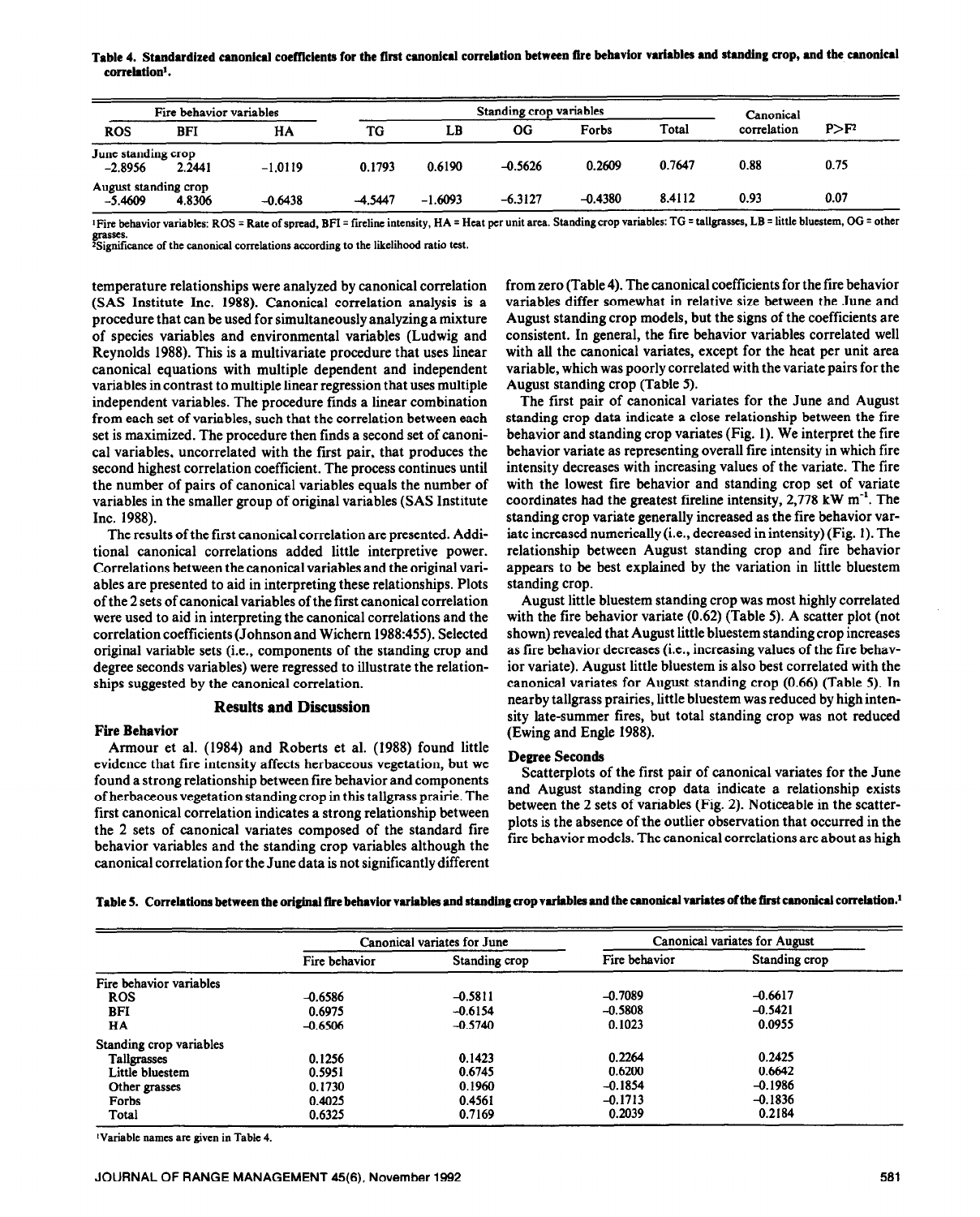



Fig. 1. The first canonical variate of fire behavior plotted against June standing crop (top) and August standing crop (bottom).

between degree seconds and standing crop responses (Table 6) as the canonical correlations between fire behavior and standing crop responses (Table 4).

No thermocouple height was consistently better than another at representing fire temperature effects on herbaceous vegetation. The canonical variate coefficients for the degree seconds variables differed considerably in relative size and sign between the June and August standing crop models (Table 6). Furthermore, the degreeseconds variate for June standing crop correlated best with the DS0 variable (0.96), whereas the degree-seconds variate for the August standing crop data correlated best with the DS60 variable (0.99) (Table 7). The June standing crop variate also best correlated with the DS0 variate, whereas the August standing crop variate best correlated with the DS60 variate.

Similar to the fire behavior canonical variate, the degree second canonical variate is not highly correlated to any individual compo-

Fig. 2. The first canonical variate of degree seconds plotted against June standing crop (top) and August standing crop (bottom).

nent of the June or August standing crop (Table 7). The positive correlation between the degree seconds variate and the June little bluestem variable (Table 7) may reflect a time-temperature effect on this species. Little bluestem June standing crop responded positively to increasing values of DS0 that was offset by a decline in June standing crop of tallgrasses (Fig. 3). The correlations are not high, and having only 1 fire with DS0 over 20,000 limits the strength of the inferences that can be drawn about these relationships. However, we would expect little bluestem to be more intolerant of high levels of heat near the soil surface than tallgrasses because of its caespitose growth form that elevates a high proportion of apical meristems to near or aboveground level. For example, little bluestem standing crop was reduced the next year following a late-summer fire with DS0 of 44,000, but not following a fire with DS0 of 10,000 (Ewing and Engle 1988).

Towne and Owensby (1984) concluded that little bluestem

Table 6. Standardized canonical coefficients for the first canonical correlation between degree seconds variables and standing crop, and the canonical correlation<sup>1</sup>.

|                                   | Degree seconds variables<br>Standing crop variables<br>Canonical |             |           |        |        |           |           |             |         |
|-----------------------------------|------------------------------------------------------------------|-------------|-----------|--------|--------|-----------|-----------|-------------|---------|
| DS <sub>0</sub>                   | <b>DS30</b>                                                      | <b>DS60</b> | TG        | LB     | OG.    | Forbs     | Total     | correlation | $P>F^2$ |
| June standing crop<br>1.0813      | $-0.4132$                                                        | 0.2989      | $-0.5078$ | 0.5735 | 0.2881 | $-0.4697$ | $-0.1043$ | 0.87        | 0.12    |
| August standing crop<br>$-0.1351$ | 0.1822                                                           | 0.8858      | 4.2962    | 3.0289 | 5.2841 | 1.1809    | $-6.2459$ | 0.85        | 0.19    |

<sup>1</sup>Degree seconds variables: DSO = degree seconds at soil surface, DS30 = degree seconds at 30 cm, DS60 = degree seconds at 60 cm. Standing crop variables: TG = tallgrasses, LB = little bluestem, OG = other grasses.<br>
<sup>2</sup>Significance of the canonical correlations according to the likelihood ratio test.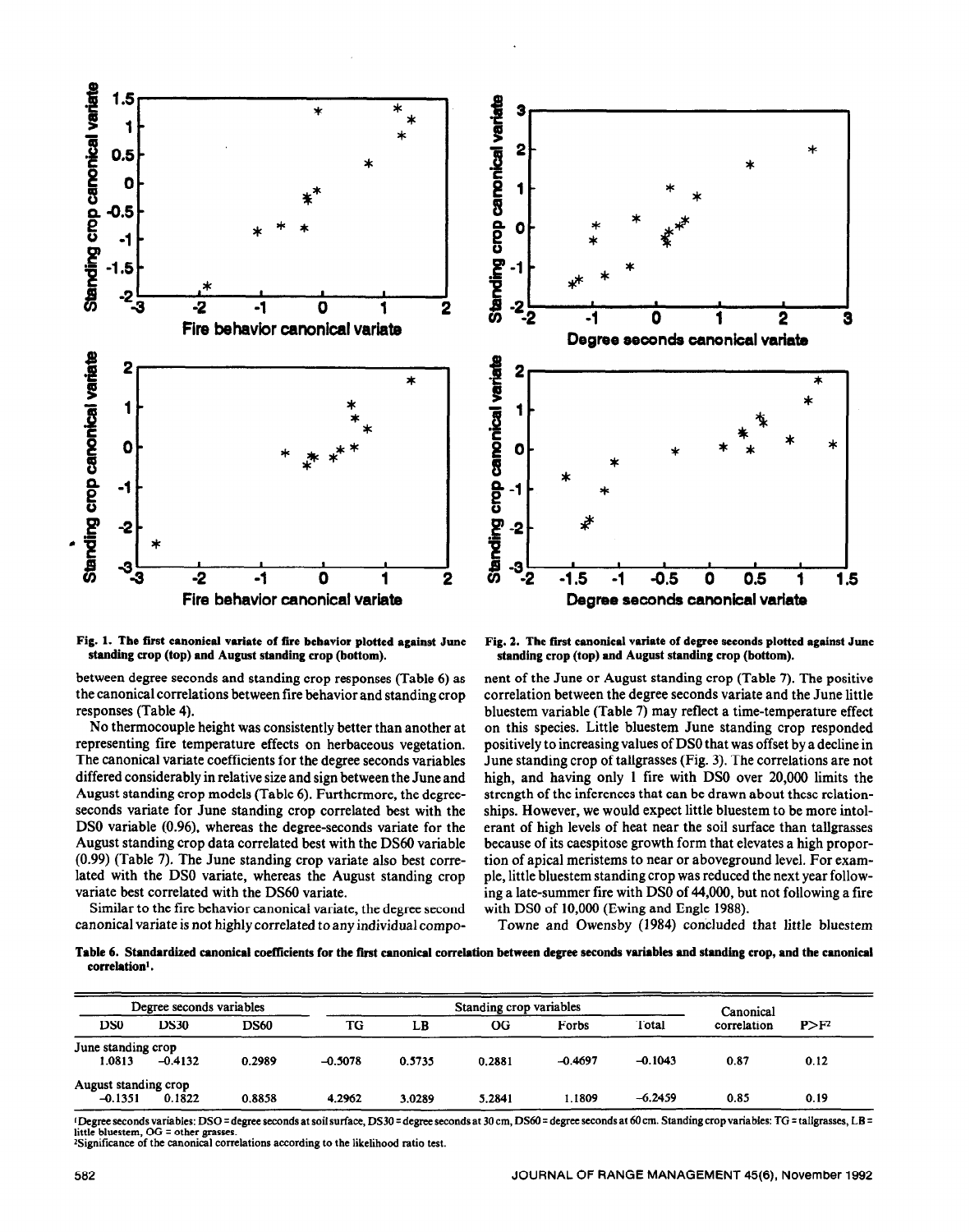Table 7. Correlations between the original degree seconds variables and standing crop variables and the canonical variates of the first canonical **correlation.'** 

|                          | Canonical variates for June |                                 | Canonical variates for August |               |  |
|--------------------------|-----------------------------|---------------------------------|-------------------------------|---------------|--|
|                          | Degree seconds              | Degree seconds<br>Standing crop |                               | Standing crop |  |
| Degree seconds variables |                             |                                 |                               |               |  |
| D <sub>S0</sub>          | 0.9611                      | 0.8365                          | 0.0772                        | 0.0657        |  |
| <b>DS30</b>              | 0.2289                      | 0.1992                          | 0.7349                        | 0.6249        |  |
| <b>DS60</b>              | 0.1850                      | 0.1610                          | 0.9896                        | 0.8515        |  |
| Standing crop variables  |                             |                                 |                               |               |  |
| Tallgrasses              | $-0.5822$                   | $-0.6689$                       | 0.1114                        | 0.1310        |  |
| Little bluestem          | 0.6576                      | 0.7556                          | 0.0722                        | 0.0849        |  |
| Other grasses            | 0.0395                      | 0.0454                          | 0.5719                        | 0.6726        |  |
| Forbs                    | $-0.3501$                   | $-0.4023$                       | 0.2176                        | 0.2559        |  |
| Total                    | $-0.2079$                   | $-0.2389$                       | 0.5005                        | 0.5886        |  |

1Variable names are given in Table 6.



**Fig. 3. Degree seconds at the soil surface (DSO) plotted against June standing crop of little bluestem (top) and June standing crop of tallgrasses (bottom).** 

declines under burning unless conditions are moist because the plant crown is susceptible to fire injury. We interpret the response in the present study as a stimulation in some way by "hotter" fires to produce more relative production of little bluestem in the early growing season, which is accompanied by less relative production of big bluestem in the early growing season. By August the differing responses of the 2 species are no longer present. If this early growing season relationship is valid, then time-temperature relationships may be better suited for relating to this influence than are standard fire behavior variables. More detailed research on the dynamics of seasonal growth patterns of these standing crop components are needed to test this hypothesis. However, our data should be cause for a measure of caution when broadly applying results from fire effects studies based on a single clipping date.

## **Conclusions**

Season of burn is likely the over-riding factor in standing crop response to burning (Towne and Owensby 1984), but fire type also affects standing crop responses to spring fires (Bidwell et al. 1990). This study demonstrates that tire behavior is related to herbaceous vegetation response in tallgrass prairie. This conflicts with the results of Armour et al. (1984) whose work was in forested vegetation where litter and duff components of the fuel burn independently of each other and have contrasting effects on fire behavior and tire effects. The 2 grasslands studied by Roberts et al. (1988) were each dominated by single species of grass, so a multivariate response would not be expected to result from tires of differing behavior.

Production of herbaceous vegetation in tallgrass prairies, and perhaps in other grasslands with diverse species composition, can be described as a multivariate relationship with fire behavior. Production response is complex and can not be viewed as a univariate response of a single vegetation component responding to a single measured attribute of fire behavior. Neither the fire behavior canonical variate nor the degree seconds canonical variate was highly correlated with any single component of the June or August standing crop, but both sets of variates were generally correlated with overall community response.

Despite the criticism of using temperature as an index to the heat energy released in fires, time-temperature relationships are positively correlated with fire intensity and have been used elsewhere as an index of fire intensity in grassland fires (Trollope 1984). Our results suggest time-temperature relationships could also be useful for relating grassland community production responses to fire.

Generalizations are difficult to make about herbaceous vegetation responses to tire because the fire environment and vegetation are highly variable and they interact, e.g., vegetation production determines fuel load which affects fire behavior. However, it appears that herbaceous vegetation production is related to fire behavior. The exact nature of the relationship and the mechanisms involved in grassland ecosystems deserve further investigation.

# **Literature Cited**

- **Albini, F.A. 1976.** Estimating wildfire behavior and effects. USDA Forest Serv. Gen. Tech. **Rep. INT-30.**
- **Albini, F.A. 1984.** Wildland fires. Amer. Scientist 72:590-597.
- **Alexander, M.E. 1982.** Calculating and interpreting forest fire intensities. Can. J. Bot. 60:349-357.
- **Armour, C.D., S.C. Bunting, and L.F. Neuenschwander. 1984.** Fire intensity effects on the understory in ponderosa pine forests. J. Range Manage. 37:44-49.